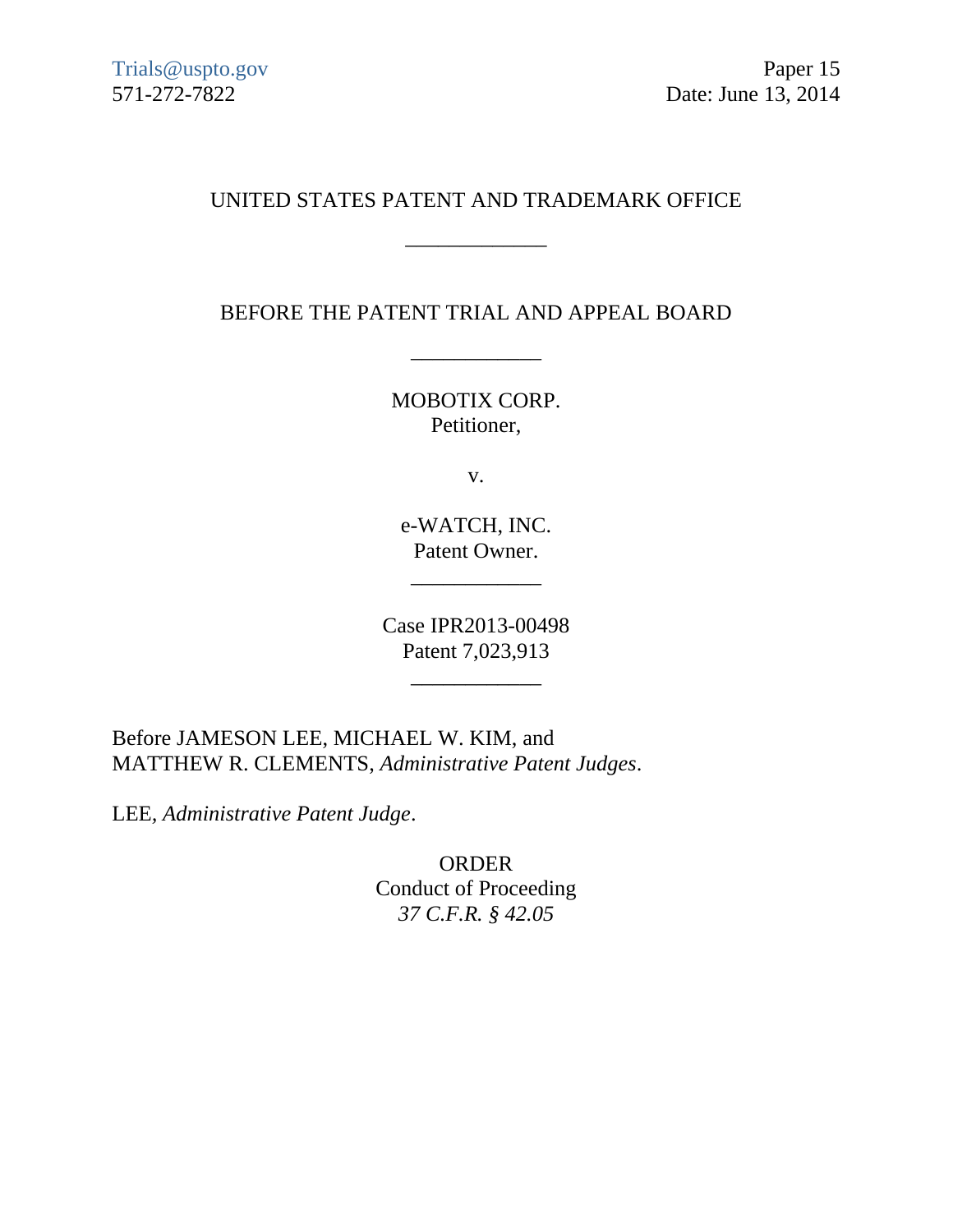## Introduction

On June 10, 2014, counsel for Petitioner requested a telephone conference call to discuss whether the fact that the Patent Owner filed no Preliminary Response or Patent Owner Response constitutes abandonment of the contest justifying award of judgment to the Petitioner.

## Discussion

No such conference call is authorized because non-filing of the Preliminary Response and the Patent Owner Response, without more, does not constitute abandonment of the contest justifying entry of adverse judgment against the Patent Owner. Because the Patent Owner filed no Patent Owner Response or Motion to Amend Claims, it is appropriate to adjust Due Dates 2-7 first set in Paper 11 and thereafter modified in Paper 14. Specifically, Due Dates 2 and 3 are now moot and inapplicable, and Due Dates 4-7 are reset as shown below in the Order section.

When responding to Petitioner's request for a conference call, counsel for the Patent Owner indicated in an email communication to the administrative staff of the Board that Michael Smith and Jeffrey Hunt are no longer counsel for Patent Owner. Messrs. Smith and Hunt are on notice that they remain counsel for Patent owner until a motion to withdraw has been filed and granted. 37 C.F.R. § 42.10(e).

Order

It is

ORDERED that Due Dates 4-7 are reset as follows:

| Due Date 4 | July 5, 2014      |
|------------|-------------------|
| Due Date 5 | July 19, 2014     |
| Due Date 6 | July 26, 2014     |
| Due Date 7 | To be determined; |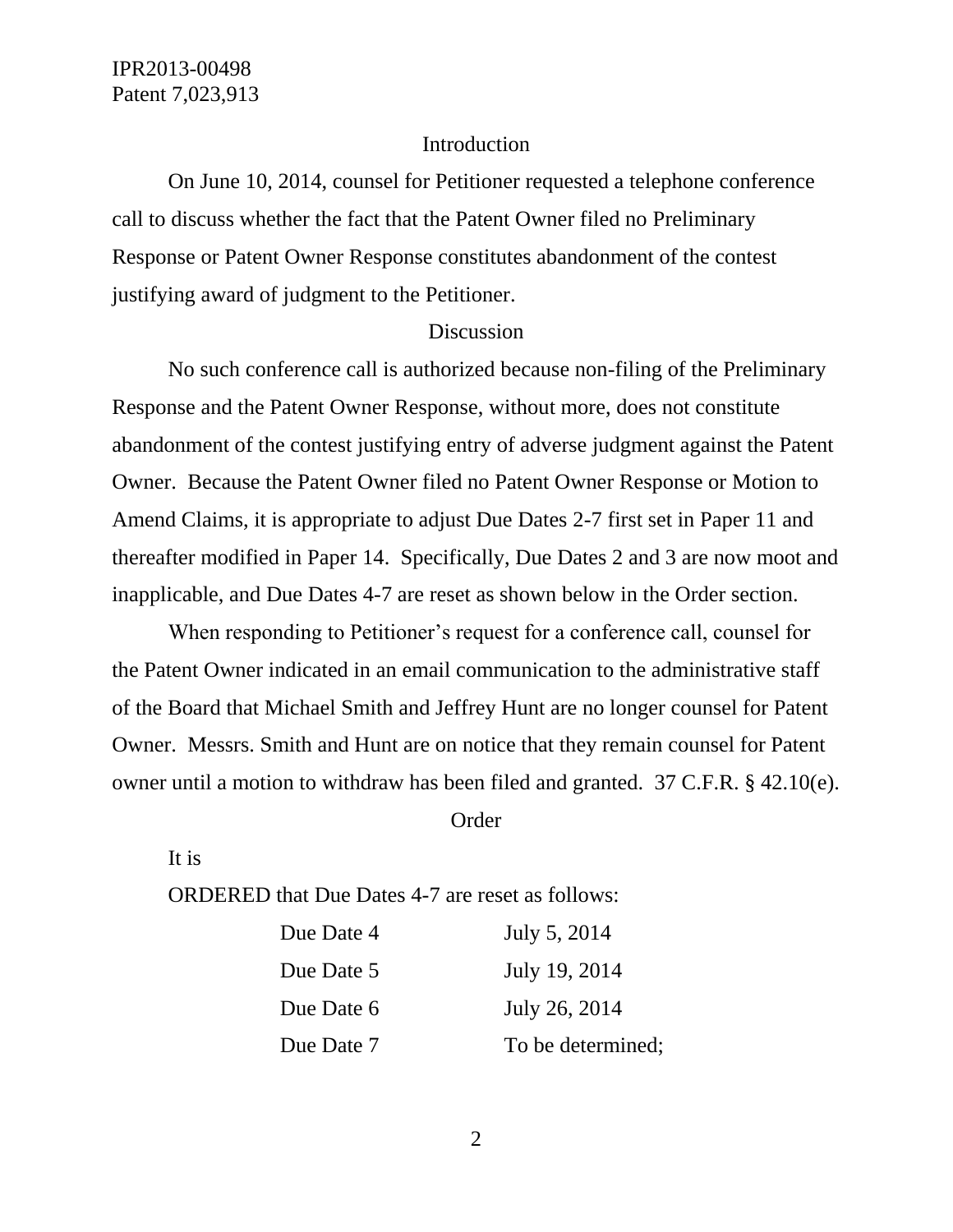FURTHER ORDERED that if either party requests oral argument, the party shall initiate a joint conference call with the Board within one week of the filing of the request for oral argument;

FURTHER ORDERED that both Mr. Michael G. Smith and Mr. Jeffrey D. Hunt remain as counsel for the Patent Owner and have all the duties and responsibilities as counsel until a motion to withdraw has been filed and granted; and

FURTHER ORDERED that if Mr. Michael G. Smith or Mr. Jeffrey D. Hunt desires to file a motion to withdraw, prior authorization for filing the motion is required, 37 C.F.R. § 42.20(b), preferably by use of a telephone conference call to seek that authorization, and that if the basis for the desired withdrawal includes certain disagreement with the Patent Owner, an Officer of the Patent Owner is required to be present on the call.